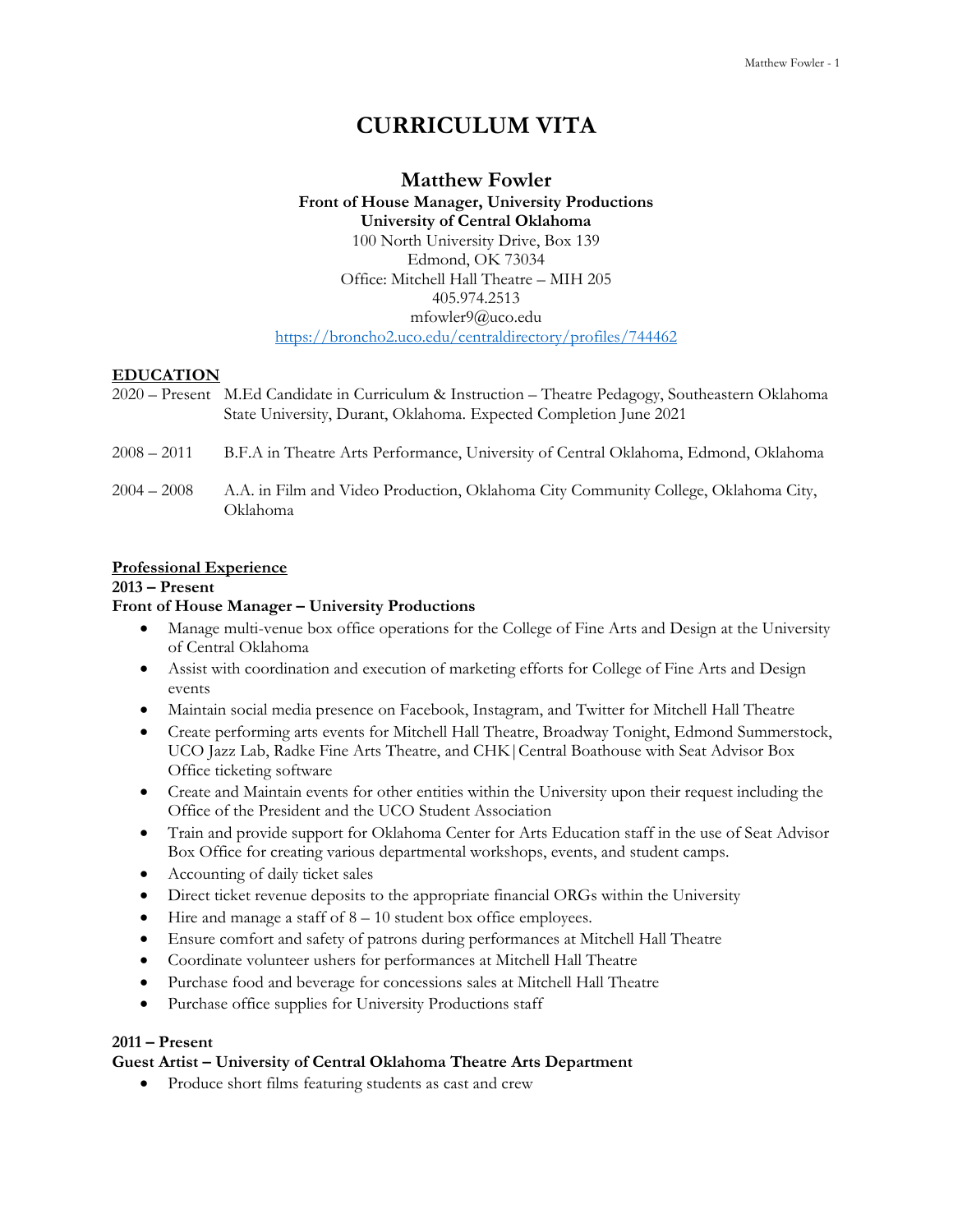- Film video content for Kennedy Center American College Theatre Festival Region 6 production submissions
- Created projections for production of Tongues and Savage Love by Sam Shepard

# **2008 – Present**

# **Creative Director – 3540 Media LLC**

- Professional portrait and headshot photography
- Professional videography services

# **2010 – 2013**

## **Mitchell Hall Box Office Assistant – University of Central Oklahoma**

- Computerized Box Office
- Customer Service
- Front of House Duties

# **2007 – 2008 Production Crew/Editor – Oklahoma City Community College**

- Camera Crew
- Video Editing

# **2007 – 2008**

## **Video Equipment Manager – Oklahoma City Community College**

- Equipment inventory and checkout
- Equipment maintenance

## **PROFESSIONAL INTERESTS**

Cinematography Photography Video Editing Photo Editing Graphic Design Marketing Arts Management Acting

## **SELECTED COMMITTEES**

## **University**

2017 – 2018 CFAD National Conference on Undergraduate Research Planning Committee Parking Model Advisory Committee

## **AWARDS AND HONORS**

- 2019 Official Selection of 2019 deadCenter Film Festival with short film *Moebius* [\(View film here.](https://youtu.be/RfDKRQBUne0))
- 2019 'Making a Difference' Award, University of Central Oklahoma Foundation
- 2013 Official Selection of 2013 deadCenter Film Festival with short film *Stanley Gets Fired* [\(View film here.](https://youtu.be/Oqi_w6OrJeY))
- 2011 First Runner Up, Kennedy Center American College Theatre Festival Region 6 Critics Institute, University of Central Oklahoma